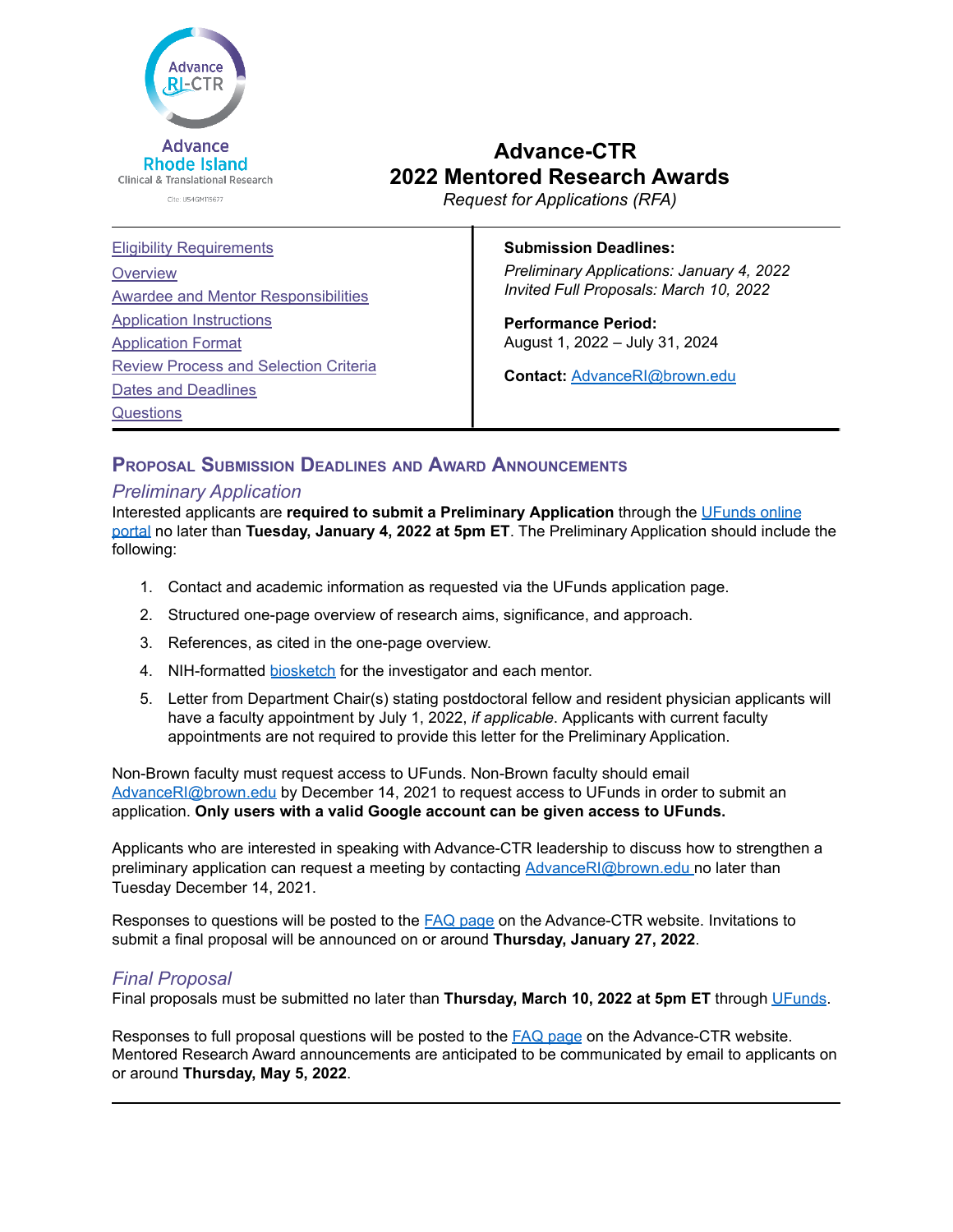*Individuals from historically underrepresented groups are encouraged to apply, and special consideration will be given to individuals in departments and disciplines that have traditionally been underrepresented in clinical and translational research.*

# <span id="page-1-0"></span>**ELIGIBILITY REQUIREMENTS**

To be eligible for a Mentored Research Award, applicants must:

- 1. Possess a health-professional or research doctoral degree.
- 2. Hold an *Instructor or Assistant Professor* faculty appointment or equivalent with Brown University or the University of Rhode Island at the time the Mentored Research Award commences. Preliminary Applications from post-doctoral fellows or resident physicians must be accompanied by a letter from the Department Chair stating that the applicant will have a faculty appointment by July 1, 2022.
	- a. When a single PD/PI is designated, that individual is not required to be an employee of the applicant organization. However, because the grant, if awarded, is made to the organization, the applicant organization must have a formal written agreement with the PD/PI that specifies an official relationship between the parties even if the relationship does not involve a salary or other form of remuneration. If the PD/PI is not an employee of the applicant organization, we will assess whether the arrangement will result in the organization being able to fulfill its responsibilities under the grant, if awarded.
	- b. Postdoctoral fellows or residential physician applicants must submit a letter from their Department Chair(s) stating that the applicant will have a faculty appointment by July 1, 2022, if awarded (not required for current faculty).
- 3. Have academic research experience.
- 4. Commit at least 75% of full-time professional effort to research activities associated with the Mentored Research Award. \*
- 5. Have a letter of support from their Department Chair stating approval of protected research time and, if applicable, offering other material support.
- 6. Have a letter of support accompanied by a [mentorship](#page-9-1) plan from a primary research mentor.
- 7. Not be a prior recipient of a K-award or R01-award as a Principal Investigator. If you are concerned that an award you have may disqualify you, please contact Emily Mercer immediately at [emily\\_mercer@brown.edu](mailto:emily_mercer@brown.edu).
- 8. Not have held a Project Leader position on a COBRE project or other IDeA mechanism of support.
- 9. Not have funding from a COBRE project or another IDeA mechanism of support that would overlap temporally with Mentored Research Award funding.

*\*Advance-CTR is willing to consider percent effort between 50-75%; however, justification and approval are required.*

*The applicant must indicate the percent effort they intend to devote and provide a justification with the preliminary application (upload in the "Additional Documentation" UFunds field). In advance of submitting a full proposal, the investigator must obtain documented departmental support and approval from Advance-CTR.*

*Investigators who are considering devoting less than 75% professional effort should speak with Advance-CTR leadership prior to submitting a preliminary application, no later than November 18, 2021. Email* [AdvanceRI@brown.edu](mailto:AdvanceRI@brown.edu) *to set up a call.*

Questions regarding applicant eligibility should be emailed to [AdvanceRI@brown.edu.](mailto:AdvanceRI@brown.edu)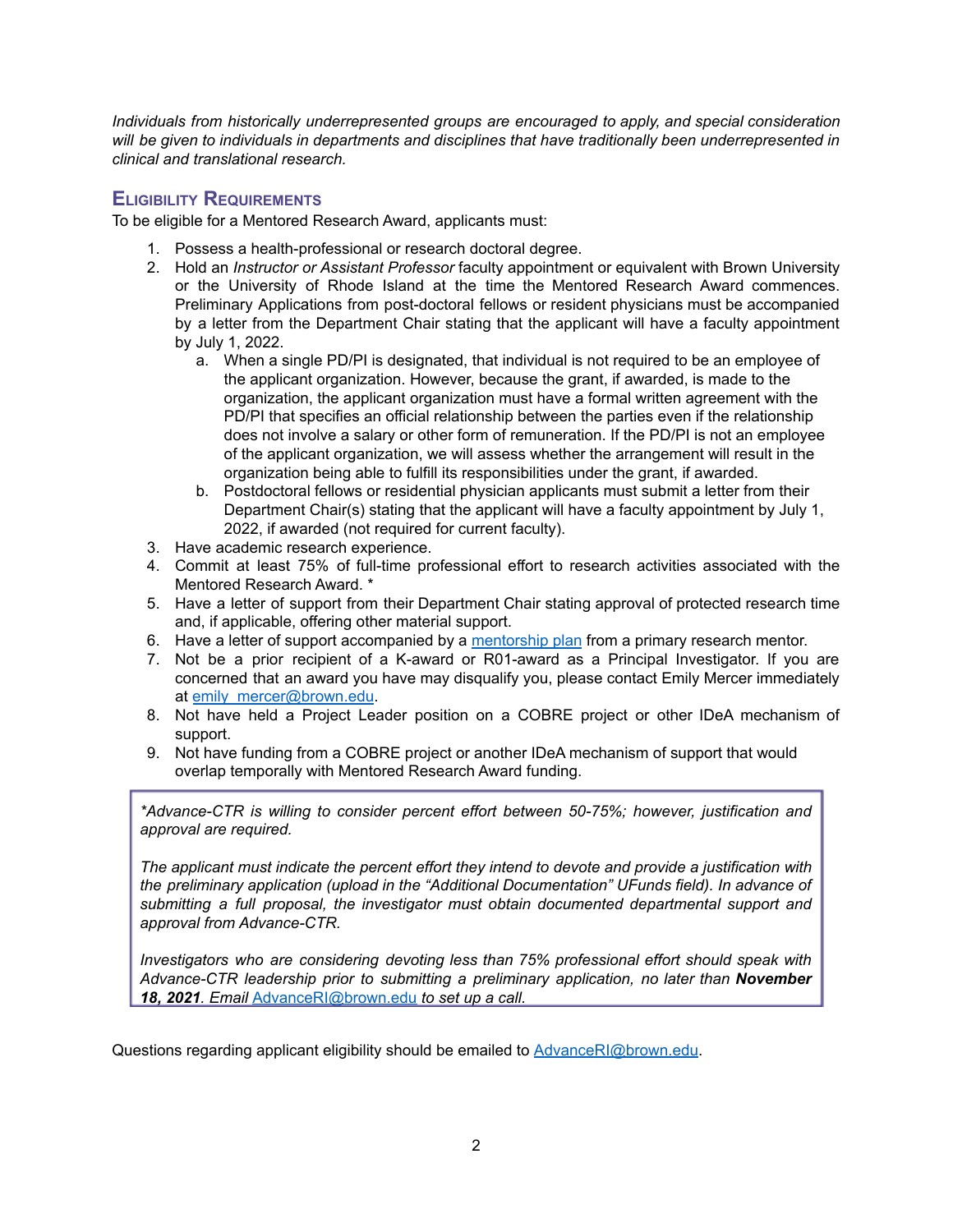# <span id="page-2-0"></span>**OVERVIEW**

Advance-CTR was established by an Institutional Development Award to improve program infrastructure for Clinical and Translational Research (IDeA-CTR) from the National Institute of General Medical Sciences (NIGMS). The aim of the CTR is to support both the infrastructure development and resources required to conduct clinical and translational research in order to enhance collaboration and coordination of state-wide clinical and translational research activities. Advance-CTR aims to connect researchers and support institutions across Rhode Island with the common goal of advancing translational research in the state. Through its interdisciplinary model, Advance-CTR supports bench side, bedside, and community-based health research to improve the health of Rhode Island residents.

Advance-CTR's Mentored Research Awards program aims to recruit and train an outstanding group of health scientists, diverse in discipline and background, who are at an early career stage. Through this award, highly-qualified junior researchers will have 75% protected time to conduct a defined translationally-oriented research project. This is intended to be a two-year award, but the second year of funding is contingent on adequate progress during the first year.

Scholars of the Mentored Research Awards program will be provided mentoring and specialized training that will prepare them to make significant advances in interdisciplinary strategies devoted to clinical and translational research. The award includes funding for education, which can be used to complete the Certificate or Master's degree in Clinical and [Translational](https://www.brown.edu/academics/public-health/ctr/) Research at the Brown University School of Public Health, other relevant coursework, and/or research related expenses.

For the purpose of this Program, clinical and translational research are defined below:

**Clinical research** comprises research with human subjects that involves:

- Patient-oriented research. Research conducted with human subjects (or on material of human origin such as tissues, specimens, and cognitive phenomena) for which an investigator directly interacts with human subjects. Excluded from this definition are *in vitro* studies that utilize human tissues that cannot be linked to a living individual.
- Epidemiological and behavioral studies.
- Outcomes research and health services research.

**Translational research** aims to convert basic research advances to practical applications in humans and/or research aimed at the adoption of best practices in community health care.

# *Award Objectives*

The Mentored Research Awards aim to:

- 1. Identify junior faculty who show strong promise to become leading clinical and/or translational researchers.
- 2. Offer a strong, structured mentoring program to cultivate research skills of selected scholars.
- 3. Provide the research infrastructure support to research projects that will lead to future funding from external sources.

By the end of the program, scholars are expected to submit for extramural research funding [\(NIH](http://nih.gov/), [AHRQ,](http://www.ahrq.gov/) [PCORI,](http://www.pcori.org/) or foundation/industry awards) for additional career development or independent research grants.

# *Funding Available*

Two scholars will be funded through the 2022 Mentored Research Awards. The award will cover 75% of the salary of each scholar up to a maximum of \$90,000. If there is a gap between 75% of the faculty member's salary and \$90,000, the scholar's Department will be expected to cover the difference. An additional \$25,000 each year will be available for the scholar to use as supplemental tuition for a relevant degree or coursework, and/or for expenses required to conduct the funded research.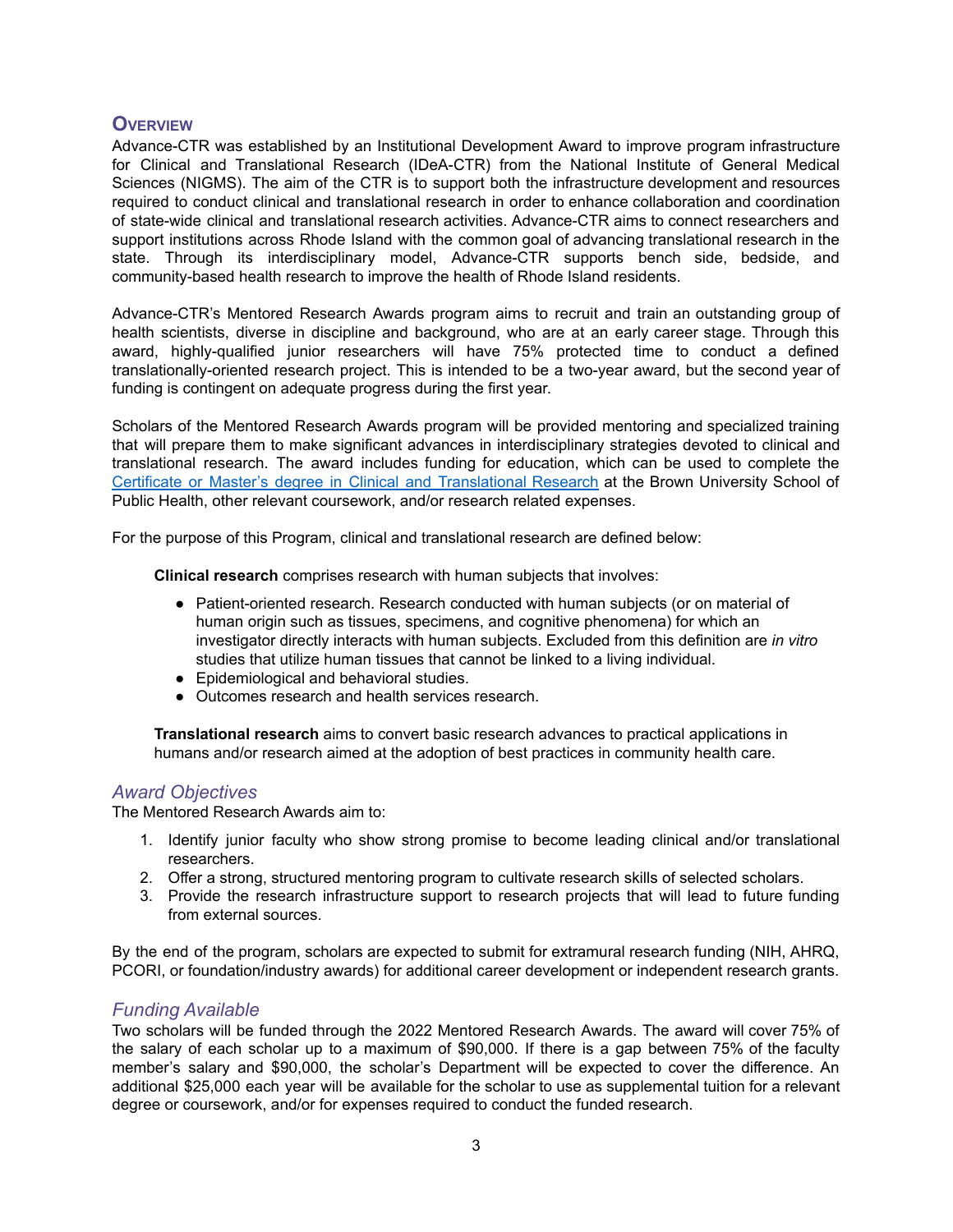Scholars without prior clinical and translational research training may use a portion of the designated \$50,000 (\$25,000 per award year) towards a certificate or Master of Science in Clinical and [Translational](https://www.brown.edu/academics/public-health/ctr/) [Research.](https://www.brown.edu/academics/public-health/ctr/) The four-course certificate or nine-course Master's program offered by the Brown University School of Public Health includes coursework in research methods, scientific writing, biostatistics, and clinical trials in order to effectively train basic scientists and clinicians to extend basic scientific research into the clinical arena, ultimately leading to improvements in individual and population health. Mentored Research Award scholars who pursue any coursework at the School of Public Health will receive a scholarship of one-third the amount of the tuition costs.

All applicants will be required to take PHP 2090 (Research Grant Writing for Public Health), or an equivalent course, and participate in PHP 2470 (Topics in Clinical, Translational and Health Services Research). A portion of the \$25,000 (per award year) must be used to cover the costs of these courses, unless the applicant has recently taken equivalent coursework. Please be sure to include these costs (approximately \$8,500 after discount) in your budget.

While this is a two-year award, candidates' progress will be reviewed quarterly and insufficient progress after the first year will preclude the second year of support.

# *Performance Period*

The anticipated performance period is 8/1/2022 to 7/31/2024.

## *Available Services for Applicants*

All applicants are strongly encouraged to schedule a consultation with the [Advance-CTR](https://advancectr.brown.edu/research-services) Service Cores (Biostatistics and Research Design, Biomedical Informatics, and Community Engagement Resources) to enhance their responsiveness to this RFA. All service core offerings are listed on the [Advance-CTR](https://advancectr.brown.edu/research-services) [website](https://advancectr.brown.edu/research-services) and applicants may submit a service [request](https://advancectr.brown.edu/schedule-service-consultation) to schedule a consultation.

## *Mentoring*

Mentoring will be a highly structured component of this grant, though the structure will vary by project in order to best complement the proposed research. Applicants must identify at least one Principal Mentor in their proposal. Additional mentors may be identified during the review process to ensure scholars have support from experts in areas relevant to the proposed project, including study design methods, analysis/statistics, and other relevant subject matters. Thus, each scholar will have a Mentoring Team comprised of two or three members who will be responsible for ensuring project success as well as academic and scholarly development of the awardee. Mentees are encouraged to identify inter-disciplinary mentoring opportunities. Defined [mentorship](#page-9-1) plans are required with proposal submissions and should be included within the mentor's letter of support.

# *Special Considerations*

While the best science will be prioritized, special consideration will be given to fund two projects that incorporate community engagement into the proposed research. For the purpose of the Mentored Research Award Program, Advance-CTR utilizes the [CDC-supported](https://www.atsdr.cdc.gov/communityengagement/pdf/PCE_Report_508_FINAL.pdf) definition of community [engagement:](https://www.atsdr.cdc.gov/communityengagement/pdf/PCE_Report_508_FINAL.pdf)

**Community engagement** is the process of working collaboratively with and through groups of people affiliated by geographic proximity, special interest, or similar situations to address issues affecting the well-being of those people.

Coaching for such applicants will be available from Advance-CTR's Community Engagement and Outreach Core.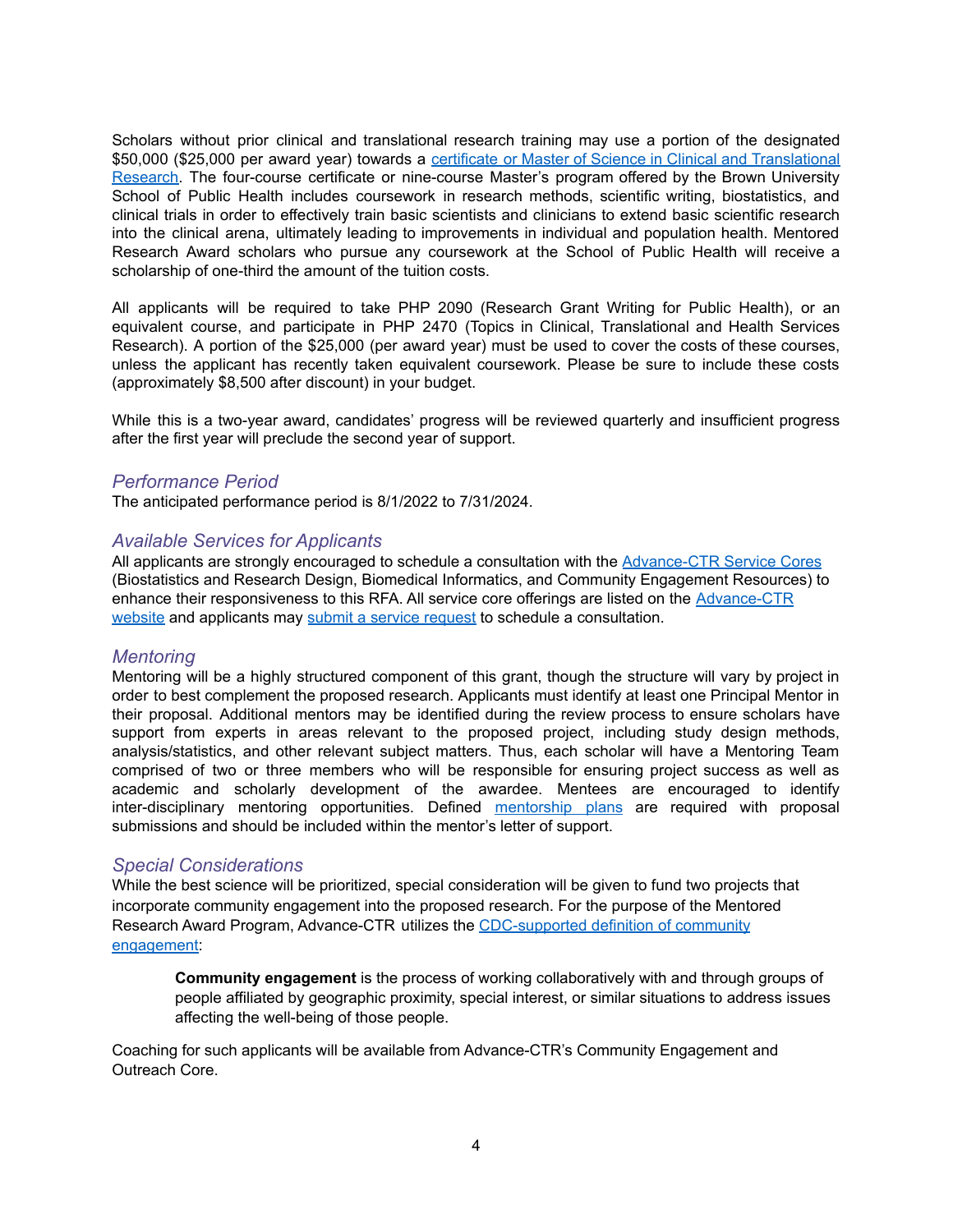In addition, special consideration, in no particular order, will be given to investigators who:

- 1. Pursue research that addresses the health goals and priorities set forth by the Rhode Island Department of Health's Strategic [Framework](https://health.ri.gov/about/strategicframework/) . Priority areas (in no particular order) include, but are not limited to:
- Access to healthcare services especially among underserved populations including Latinx
- Mental health in adults and youth including prevention, services, programs, community resources and related stigma
- Food access and nutrition
- General community well-being, health awareness and improvement of community health resources
- COVID-19
- Chronic illnesses (e.g., diabetes, heart disease, asthma, cancer)
- Substance use disorder
- Obesity
- Health of mothers and their children
- 2. Work on clinical or translational research involving big data. For this RFA, big data are defined as:

**Big data** are data that meet at least two of the four V's: (1) high **v**olume, (2) high **v**elocity, (3) high **v**ariety, and (4) face **v**eracity issues.

- 3. Employ robust use of [Advance-CTR](https://advancectr.brown.edu/research-services) Service Cores.
- 4. **Physician-scientists** defined as scientists with professional degrees who have training in clinical care and who are engaged in independent biomedical research
- 5. Are from historically underrepresented groups (these include those who self-identify as American Indian, Alaska Native, African American or Black, Hispanic or Latinx, and Native Hawaiian or Other Pacific Islander. These groups as well as women in the STEM fields of science, technology, engineering and mathematics have been identified by the U.S. Department of Education as groups that continue to have limited participation at the faculty levels in higher education).

# <span id="page-4-0"></span>**AWARDEE AND MENTOR RESPONSIBILITIES**

Awarded scholars and Principal Mentors will be required to submit to Advance-CTR quarterly progress reports, which will be short, structured reports that detail educational progress, research progress, and the quality of mentor-mentee interactions.

Mentors and scholars will be expected to meet on a set basis to review progress. A mentorship plan must be established and submitted within the mentor(s)' letter of support at the time of full application. The entire Mentoring Team is required to have a face-to-face meeting within the first two months of the award, and again at the six-month and twelve-month time points, if not more frequently.

Additionally, scholars selected for a Mentored Research Award will be required to:

- 1. Obtain IRB and IACUC approval before funding can be awarded, no later than June 1, 2022.
- 2. Complete a course on the responsible conduct of research.
- 3. Complete FCOI assurance and training as detailed under your respective organization's policy.
- 4. Acquire an ORCID.
- 5. Maintain an updated VIVO profile if Brown University-affiliated.
- 6. Have monthly check-ins with the Advance-CTR Project Manager.
- 7. Take PHP [2090](https://cab.brown.edu/) (Research Grant Writing for Public Health) or an equivalent course, and participate in PHP [2470](https://cab.brown.edu/) (Topics in Clinical, Translational and Health Services Research) at the Brown University School of Public Health.
- 8. Complete the elected academic program, as indicated in the application.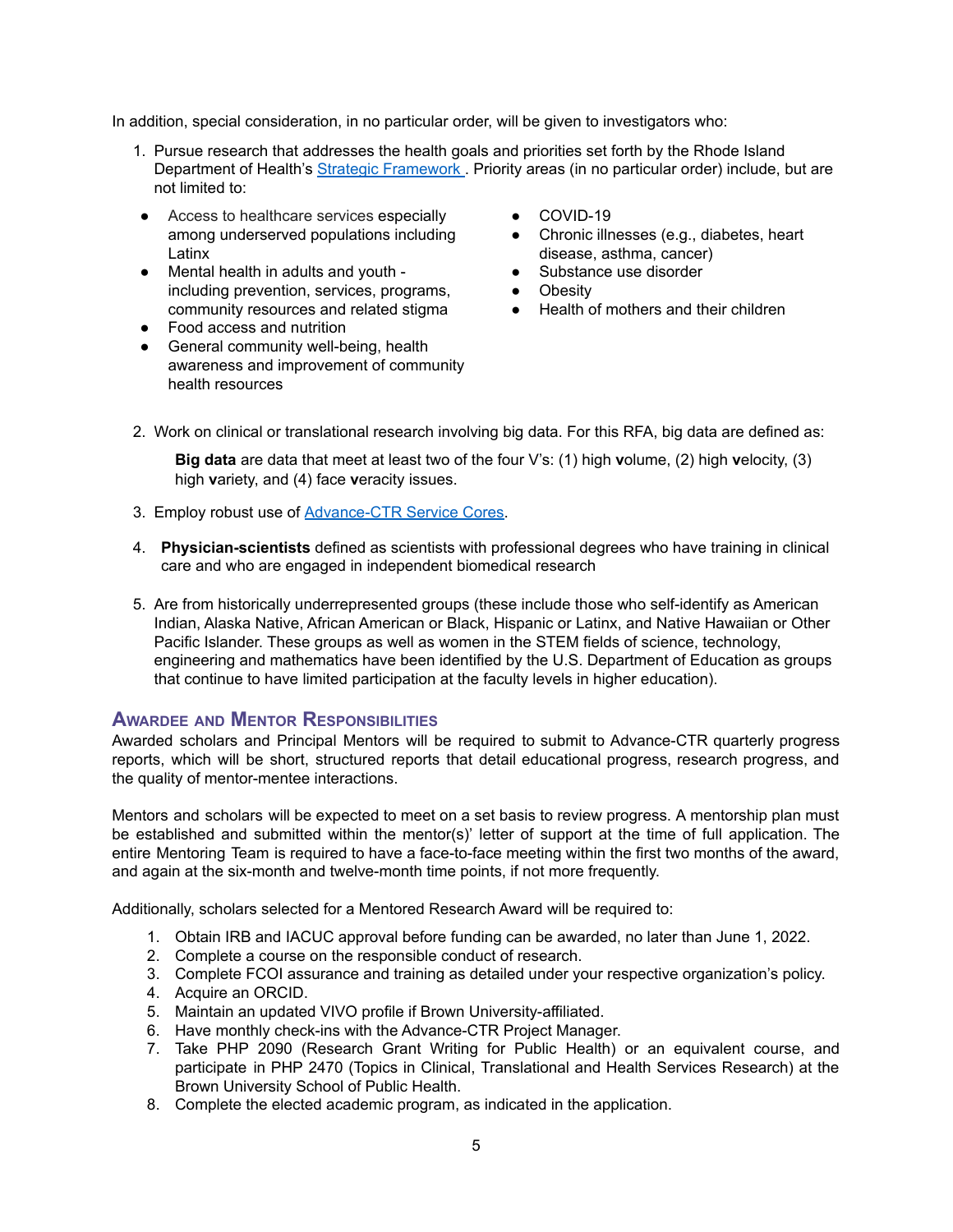- 9. Attend all required program-related seminars and conferences (to be specified).
- 10. Present at a research-in-progress seminar once per year at a minimum as well as, if invited, at the Advance-CTR Annual Meeting.
- 11. Present a poster or talk at the RI NIH IDeA Symposium, if invited.
- 12. Complete quarterly progress reports.
- 13. Complete an annual report and present it to the Professional Development Steering Committee.
- 14. Acknowledge sponsorship from Advance-CTR supported by the IDeA-CTR grant (U54GM115677) in all research publications during the performance period. Future publications related to the research must also acknowledge Advance-CTR sponsorship.
- 15. Report all presentations, publications, and extramural funding that arise from this award to Advance-CTR.
- 16. Submit for extramural research funding for additional career development or independent research grants.
- 17. Respond to Advance-CTR queries for information after the grant ends.

Mentors of selected scholars will be required to:

- 1. Provide the awarded scholar with research guidance toward an independent research career through a planned series of meetings and activities as well as frequent discussion and guidance as needed.
- 2. Meet annually with Mentored Research Awards program leadership to review overall career and training goals and activities.
- 3. Participate in mentor training provided by Advance-CTR (details to be announced).

### <span id="page-5-0"></span>**APPLICATION INSTRUCTIONS**

To apply for a Mentored Research Award, investigators must first submit a preliminary application to Advance-CTR. Select applicants will then be invited to submit complete applications.

#### *Preliminary Application Submission Instructions*

Prospective applicants must submit a preliminary application through the [UFunds](https://ufunds.brown.edu/) online portal no later than **Tuesday, January 4, 2022 at 5pm ET**. Refer to [page](#page-0-0) 1 of this RFA for submission requirements.

Preliminary applications will be reviewed according to criteria outlined in the Review [Process](#page-10-0) and [Selection](#page-10-0) Criteria section below. Applicants will be notified on or around **Thursday, January 27, 2022** if they are invited to submit a full proposal.

## *Final Proposal Submission Instructions*

Final proposals are due no later than **Thursday, March 10, 2022 at 5pm ET**. Complete applications must include the following sections:

#### Proposal Content

#### **Face Page**: (PHS 398 Form [Page](http://grants.nih.gov/grants/funding/phs398/398_fp1.docx) 1)

Please complete PHS 398 Form [Page](https://grants.nih.gov/grants/funding/phs398/fp1.pdf) 1 to provide academic and institutional information. The form should be signed by an official signatory (e.g., Office of Research Administration Director).

#### **Project Summary, NIH Page 2**: (PHS 398 Form [Page](http://grants.nih.gov/grants/funding/phs398/398_fp2.docx) 2)

The Project Summary should be a succinct and accurate description of the proposed work. State the application's broad, long-term objectives and specific aims, making reference to the health relatedness of the project. Concisely describe the research design and methods for achieving the stated goals. The summary should be informative to other persons working in the same or related fields and, insofar as possible, understandable to a scientifically or technically literate reader. Avoid describing accomplishments and the use of first person.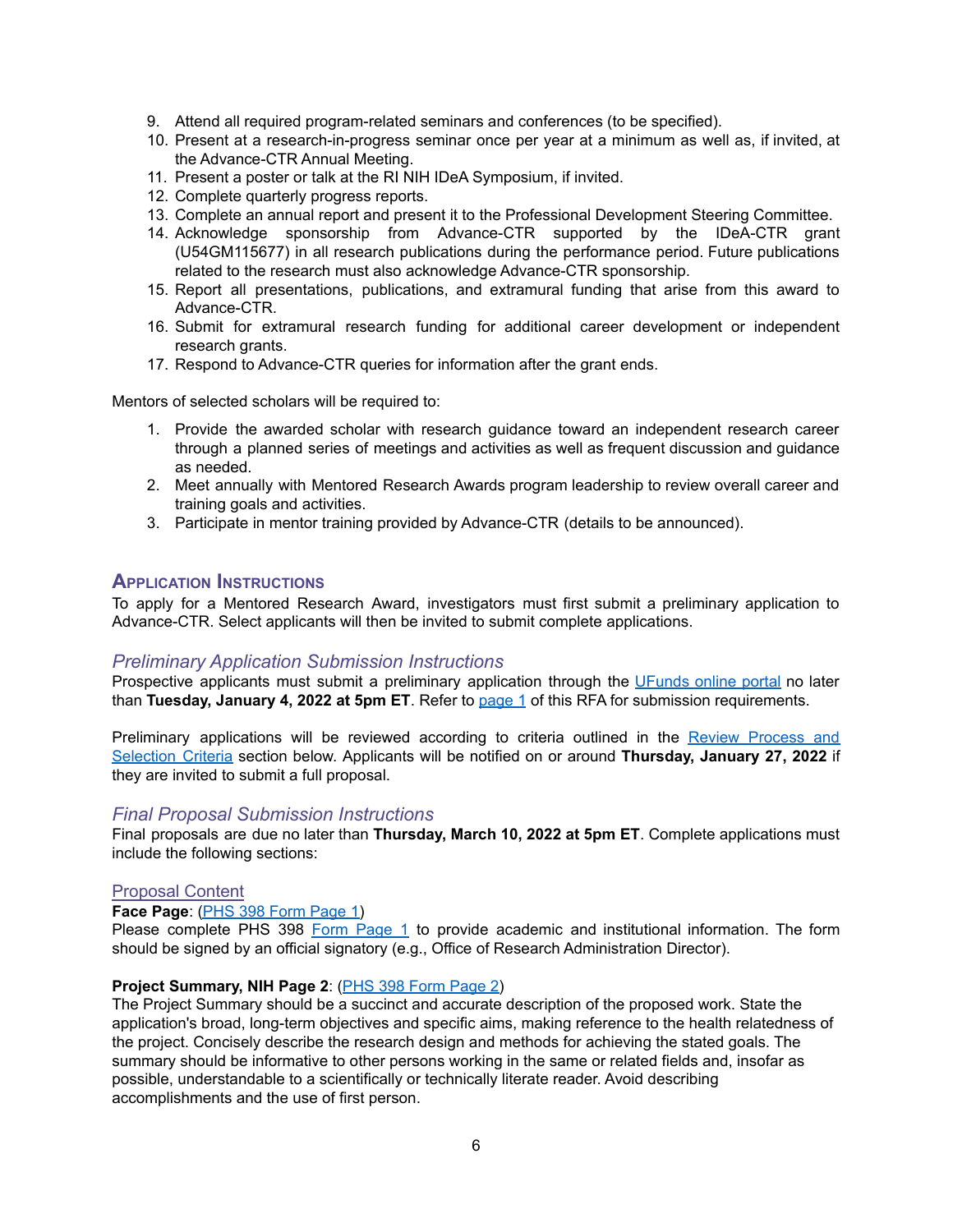Additionally, the following sections of the Project Summary form should be completed:

- *Relevance:* Describe the relevance of this research to public health. Be succinct (using no more than two or three sentences) and use plain language that can be understood by a general, lay audience.
- *Project/Performance Site Primary Location:* Include the information pertinent to the contact PI's home institution.
- *Additional Project/Performance Site Location:* Include the information pertaining to any additional performance sites. If more than two performance sites will be used, list additional sites on the PHS 398 [Project/Performance](https://grants.nih.gov/grants/funding/phs398/398_performancesite.docx) Site Format Page.
- *Senior Key Personnel:* Include all key personnel on the project. Anyone listed in Senior Key Personnel must include a [biosketch](http://grants.nih.gov/grants/funding/424/SF424R-R_biosketch_VerC.docx) in the application.

### **Research Plan (6-page maximum):** (PHS 398 [Continuation](https://grants.nih.gov/grants/funding/phs398/398_continuation.docx) Format Page)

Proposal structure: [NIH-type](https://grants.nih.gov/grants/funding/phs398/phs398.html) proposal structure with research plan (including specific aims) that does not exceed **six pages**. The page guideline recommendations are intended to be approximate, not exact. Begin each section of the research plan with a section header (e.g., Specific Aims, Significance and Innovation).

- *Specific Aims:* describe the goals and objectives of the research project (1 page).
- *Significance and Innovation:* provide information relevant to the proposed project's scientific premise as well as how the research will address health care needs in Rhode Island. Provide a statement on the significance of this award to the scholar's career trajectory. Detail both technical and conceptual innovations of the proposed research (1 page).
- *Approach:* describe the experimental design and methods, including an appropriate analysis plan. Present preliminary data if available (3.5 pages).
- *Timeline:* include approximate completion dates for the defined specific aims and above outlined awardee responsibilities (0.5 page).

If the proposed research utilizes data from a mentor's research project (e.g., R01), a one-page (maximum) document must be provided that addresses any overlap and clarifies the differences between the mentor's project and the proposed research. This can be uploaded as an "Additional Document" in UFunds and will not count towards the 6-page maximum.

#### **Future Funding Statement (1-page maximum):** (PHS 398 [Continuation](https://grants.nih.gov/grants/funding/phs398/398_continuation.docx) Format Page)

Describe how receiving the Mentored Research Award will enhance chances for outside funding. Please use the PHS 398 [Continuation](https://grants.nih.gov/grants/funding/phs398/398_continuation.docx) Format Page.

#### **References**

Provide a bibliography of any references cited in the Research Strategy.

#### **Budget**: (PHS 398 Form [Page](https://grants.nih.gov/grants/funding/phs398/fp4.pdf) 4, PHS 398 Form [Page](https://grants.nih.gov/grants/funding/phs398/fp5.pdf) 5)

The anticipated budget period is 08/1/2022-07/31/2024. Mentored Research Awardees will be funded 75% of their salary, up to \$90,000, for two years. An additional \$25,000 per year can be used for tuition or legitimate research expenses. As noted previously, the second year of funding is contingent upon acceptable progress during the first year.

Submit the proposed budget using the PHS 398 form Page 4: [Detailed](https://grants.nih.gov/grants/funding/phs398/fp4.pdf) Budget for Initial Budget Period and Page 5: Budget for Entire [Proposed](https://grants.nih.gov/grants/funding/phs398/fp5.pdf) Project Period. A copy of PHS 398 form Page 4 should be submitted for each grant year (8/1/2022-7/31/2023 and 8/1/2023-7/31/2024).

The following guidelines should be used to complete the PHS 398 budget forms: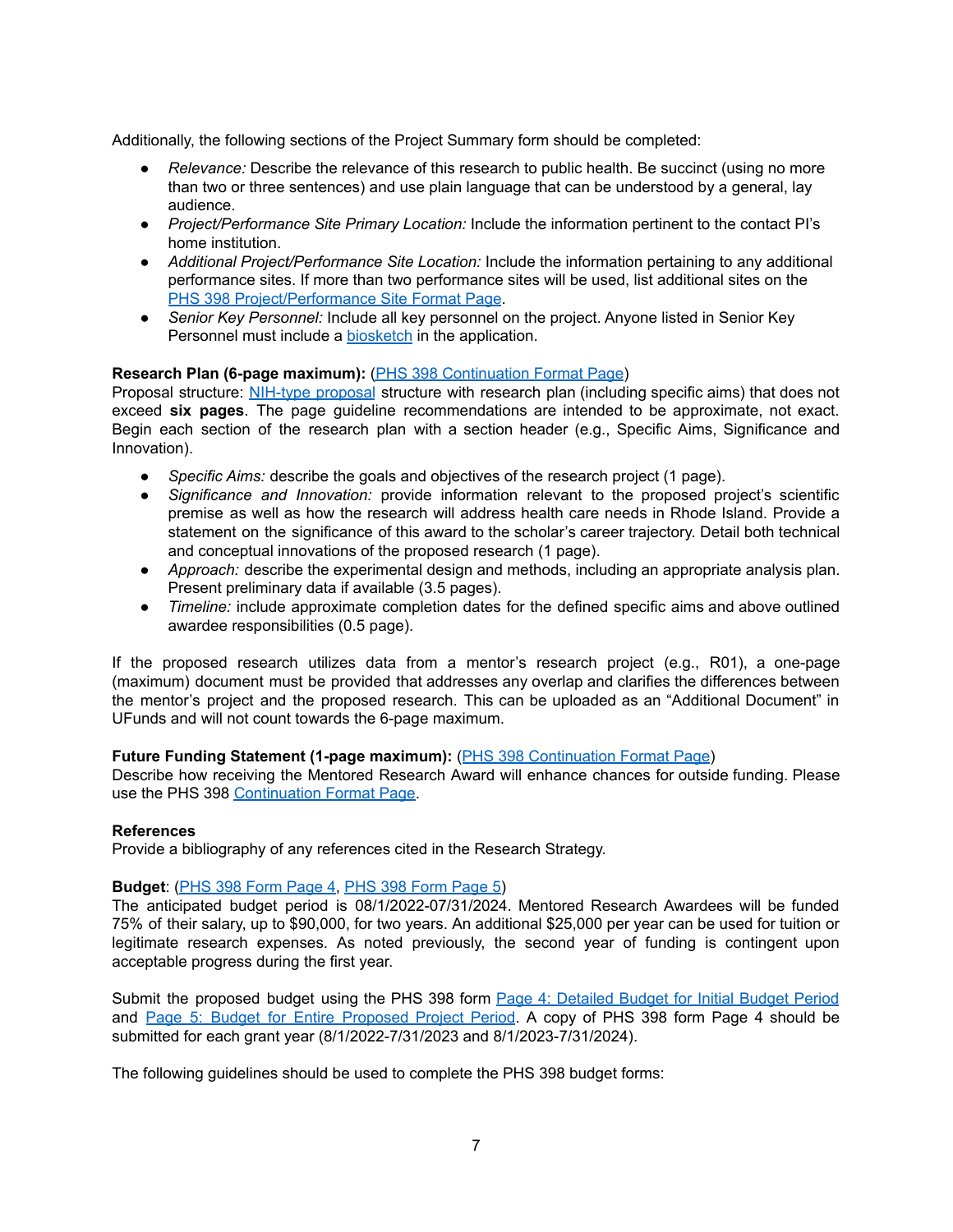- *Personnel:* Indicate the scholar's name on the "PD/PI" line, number of calendar months dedicated to the proposed research (a minimum of nine calendar months is required), institutional base salary, requested salary (up to \$90,000 at 75% effort), and associated fringe benefits.
	- o Please note: Funds cannot be used for graduate student or postdoctoral stipends, however salary is allowable.
- *Consultant Costs:* If consultant costs are budgeted, include the consultant's hourly rate and total costs.
- *Equipment:* Equipment (defined as durable items valued at \$5,000+) required for the proposed research is allowable.
- *Supplies:* Allowable supply costs include computer software necessary for the project, laboratory supplies and services, animal and per diem housing expenses, publication costs, and participant stipends.
- *Travel:* Applicants can budget up to \$2,500 for travel related to research or research dissemination.
- *Inpatient Care Costs:* Indicate costs related to proposed research, if any.
- *Outpatient Care Costs:* Indicate costs related to proposed research, if any.
- *Other Expenses:* List any other costs itemized by category (include required coursework), if any.
- *Consortium/Contractual Costs:* Include any consortium or contractual costs required to accomplish the proposed research.

Note that all non-personnel costs in the budget must not exceed \$25,000 per award year.

Support costs will be covered by Advance-CTR as resources are available. Submit a service [request](https://advancectr.brown.edu/schedule-service-consultation) for inquiries regarding available services

#### **Budget Justification:** (PHS 398 [Continuation](https://grants.nih.gov/grants/funding/phs398/398_continuation.docx) Format Page)

Provide concise, detailed justifications for all items requested in the budget. Explanations should be separated by each category detailed in the above "Budget" section.

#### **Resources:** (PHS 398 [Continuation](https://grants.nih.gov/grants/funding/phs398/398_continuation.docx) Format Page)

Describe space, equipment, and other facilities available for the scholar to accomplish the proposed research. A copy should be submitted for each performance site, if applicable.

#### **Checklist:** (PHS 398 [Checklist](https://grants.nih.gov/grants/funding/phs398/398_checklist.docx) Form Page)

Complete **Section 3 only**, "Facilities and Administrative Costs."

#### **Biographical Sketch (5-page maximum):** ([Biographical](https://grants.nih.gov/grants/forms/biosketch-blank-format-rev-12-2020-exp-02-28-2023.docx) Sketch Format Page, [Instructions](http://grants.nih.gov/grants/forms/application-guide-biosketch-instructions-rev-06-28-2021.docx) and [Sample](http://grants.nih.gov/grants/forms/non-fellowship-biosketch-sample-2021.docx))

Provide [NIH-formatted](http://grants.nih.gov/grants/policy/faq_biosketches.htm) biosketches for all proposed key personnel, including mentors. Biosketches must specify any current or pending support, including percent of effort, grant number, grant title, project beginning and ending dates, and a description of any overlap relative to the Mentored Research Award application. If you do not have an eRA Commons user name, you must obtain one to include in the biosketch. Biosketches should not exceed 5 pages.

The below table summarizes the required "Proposal Content" sections for the final application. Note that the page limits are suggested maximums; however, t**he total Research Strategy cannot exceed 6 pages and biosketches cannot exceed 5 pages each**.

| <b>Section</b>       | <b>Description</b>                                                     | <b>Limits</b> |
|----------------------|------------------------------------------------------------------------|---------------|
| <b>Face Page</b>     | Provide the requested administrative information.                      | None          |
| <b>Abstract</b>      | Describe the proposed research in 500 words or less.                   | 500 words     |
| <b>Research Plan</b> |                                                                        | 6 pages       |
| <b>Specific Aims</b> | Project specific aims.                                                 | 1 page        |
| Significance &       | Overall significance of the project, including pertinent background    |               |
| Innovation           | information, scientific premise, and relevance to health care needs in | 1 page        |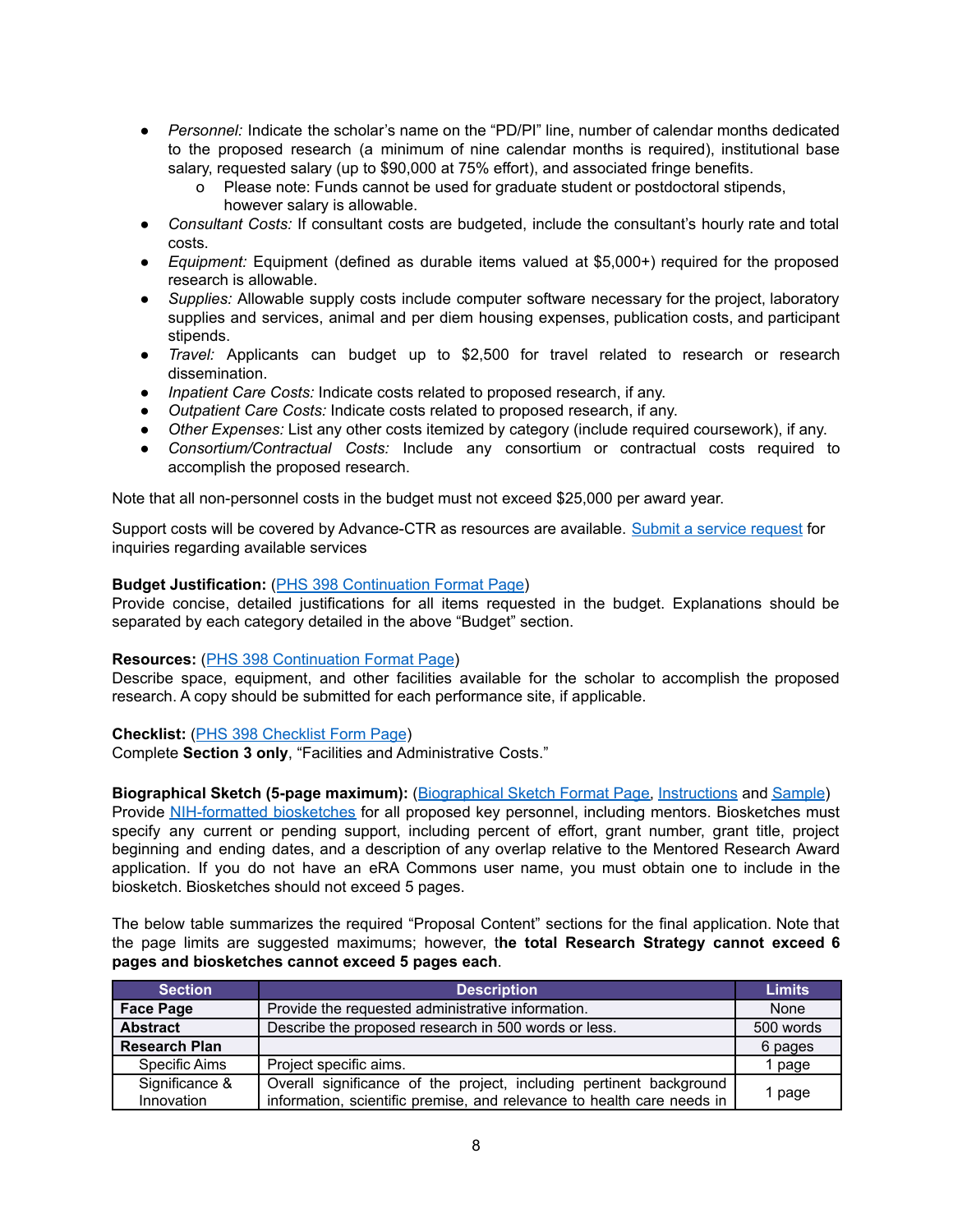|                                           | Rhode Island. Include a statement on the overall significance of the<br>award on the scholar's career trajectory. Outline both conceptual and<br>technical innovation.             |                   |
|-------------------------------------------|------------------------------------------------------------------------------------------------------------------------------------------------------------------------------------|-------------------|
| Approach                                  | Preliminary data* and research plan, including expected results,<br>alternative approaches, and analysis plan. Include discussion of<br>scientific rigor and biological variables. | 3.5 pages         |
| Timeline                                  | Indicate dates for completion of Specific Aims, manuscript<br>submission, and extramural grant applications submission.                                                            | $0.5$ page        |
| <b>Future Funding</b><br><b>Statement</b> | Statement of how the awarding of the developmental grant will<br>enhance chances for outside funding.                                                                              | 1 page            |
| <b>References</b>                         | Provide citations for any references used in the Research Strategy.                                                                                                                | <b>None</b>       |
| <b>Budget</b>                             | Complete pages 4 and 5 of the NIH 398 form.                                                                                                                                        | None              |
| <b>Budget</b><br><b>Justification</b>     | Provide clear, succinct justification for each requested budget item.                                                                                                              | None              |
| <b>Resources</b>                          | Detail space, equipment, and other resources available for research.                                                                                                               | None              |
| <b>Letters of Support</b>                 | Required from Department Chair and identified mentors.                                                                                                                             | None              |
| <b>Biosketches</b>                        | Include for all proposed key personnel, including mentors.                                                                                                                         | 5 pages<br>(each) |

\*Preliminary data are encouraged, but not required.

### Regulatory Information

If Human Subjects, Vertebrate Animals, or Biosafety/Safety Agents are used in the proposed research, be sure to address these sections as described below. Be sure to indicate the IRB and IACUC approvals or status as applicable to your proposed research. Human Subjects education certification must be up-to-date and available upon request for Key Personnel.

#### **Human Subjects and Clinical Trial Information**

Refer to [Supplemental](http://grants.nih.gov/grants/how-to-apply-application-guide/forms-d/supplemental-instructions-forms-d.pdf) Instructions, Part II Sections 2-5 to complete a Human Subjects Section if human subjects are involved in the proposed research. To determine whether human subjects are involved, complete the "Am I doing Human Subjects Research?" [Questionnaire.](https://humansubjects.nih.gov/questionnaire) To help identify whether research that involves the use of human data or biological specimens is human subjects research, refer to this [flowchart.](http://grants.nih.gov/grants/policy/hs/PrivateInfoOrBioSpecimensDecisionChart.pdf) If human subjects are not involved but your proposed research involves human specimens and/or data from subjects, you must provide a justification in this section for your claim that no human subjects are involved. Do not use the protection of human subjects section to circumvent the page limits of the Research Strategy.

All human subjects studies must include:

- The Advance-CTR Human Subjects and Clinical Trial Information Form, which can be downloaded from the [Advance-CTR](https://advancectr.brown.edu/award-programs/awardee-archive/pilot-awardees/human-subjects-and-clinical-trial-information-form) website. Complete the form using the built-in instructions.
- The Advance-CTR Inclusion [Enrollment](https://advancectr.brown.edu/award-programs/awardee-archive/pilot-awardees/human-subjects-and-clinical-trial-information-form) Report form following NIH [instructions.](https://grants.nih.gov/grants/how-to-apply-application-guide/forms-e/general/g.500-phs-human-subjects-and-clinical-trials-information.htm#Inclusion)

#### **Vertebrate Animals Section**

Refer to Vertebrate Animals NIH [Instructions](https://grants.nih.gov/grants/how-to-apply-application-guide/forms-e/general/g.400-phs-398-research-plan-form.htm#5) and the Worksheet for [Applications](https://grants.nih.gov/grants/olaw/vaschecklist.pdf) Involving Animals. If vertebrate animals are involved, address each point below. Provide a concise, complete description of the animals and proposed procedures. While additional details may be included in the Research Plan, the responses to the four required points must be cohesive and include sufficient detail.

If all or part of the proposed research involving vertebrate animals will take place at alternate sites (such as project/performance or collaborating site(s)), identify those sites and describe the activities at those locations.

Although no specific page limitation applies to this section, be succinct. Failure to address the following four points will result in the application being designated as incomplete and will be grounds for NIGMS to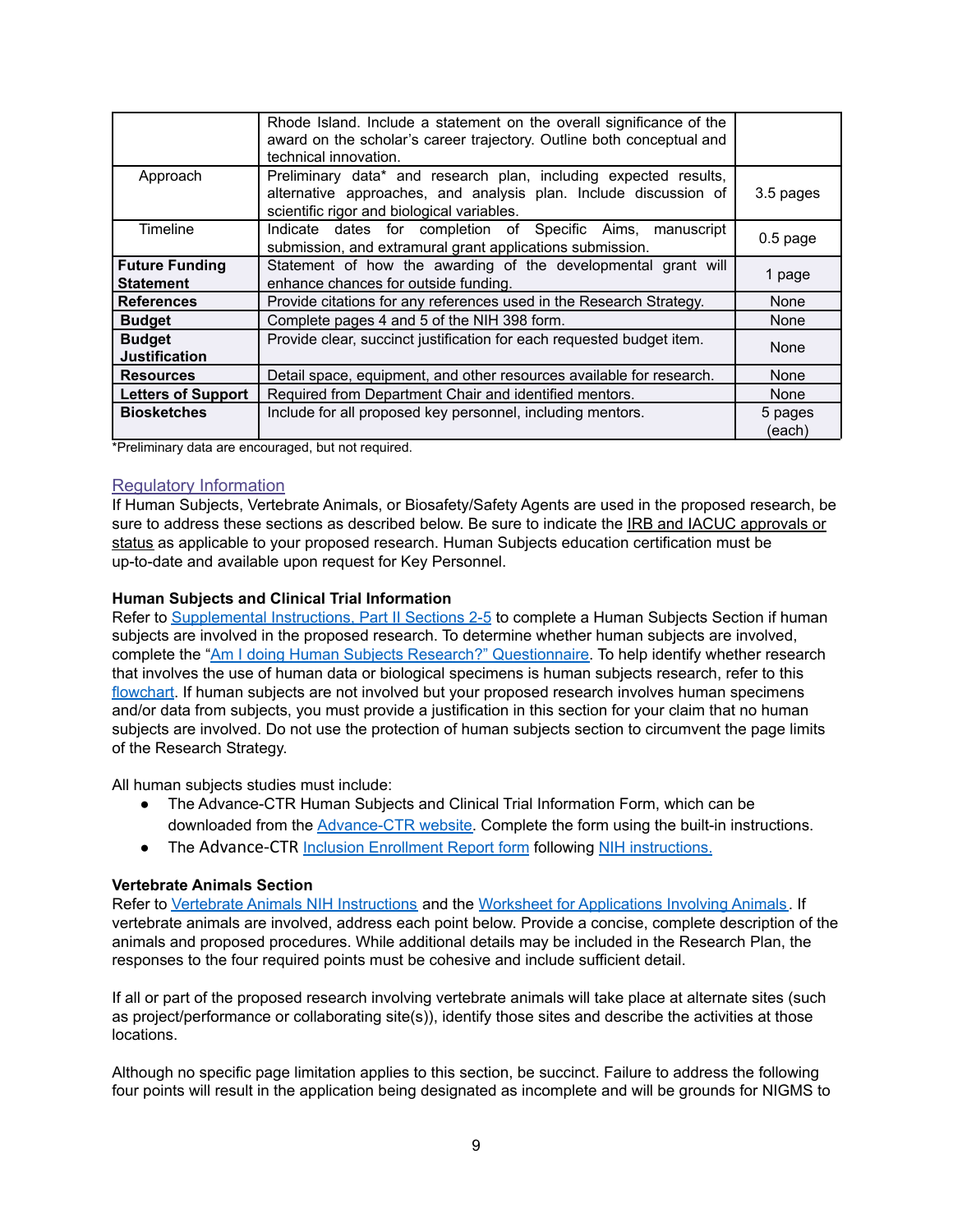defer approval of the application. The three points are as follows:

- 1. Description of Procedures: Provide a concise description of the proposed procedures to be used that involve vertebrate animals in the work outlined in the "Research Plan" attachment. Identify the species, strains, ages, sex, and total numbers of animals by species, to be used in the proposed work. If dogs or cats are proposed, provide the source of the animals.
- 2. Justifications: Provide justification that the species are appropriate for the proposed research. Explain why the research goals cannot be accomplished using an alternative model (e.g. computational, human, invertebrate, in vitro).
- 3. Minimization of Pain and Distress: Describe the interventions including analgesia, anesthesia, sedation, palliative care and humane endpoints that will be used to minimize discomfort, distress, pain, and injury.

Do not use the vertebrate animal section to circumvent the page limits of the Research Plan.

## **Biosafety/Select Agents**

Refer to Section 5.5.11 PHS 398 [Instructions](https://grants.nih.gov/grants/funding/phs398/phs398.pdf). Indicate Institutional Safety Committee approvals.

## Letters of Support

- 1. Research Administration:
	- a. If the Scholar is **not employed by Brown University**, a signed Letter of Intent from the PI's office of research administration must be included.
- 2. Department Chair(s): Letter(s) from the Department Chair(s) and/or supervisor(s) must include a statement on the availability of institutional resources for the proposed study, assurance of protected time for the Principal Investigator, and a statement of institutional commitment to the development of the Principal Investigator's career. Investigator name and title must be included.
- 3. Mentor(s): Letter(s) from the mentor(s) indicating an understanding of the mentor's required responsibilities as defined [above](#page-4-0) must be provided from each mentor.

## <span id="page-9-1"></span>Mentorship Plan

Within each mentor(s)' letter of support should be a mentorship agreement that addresses:

- Goals: What you hope to achieve as a result of the mentoring relationship (e.g., gain perspective relative to skills necessary for success in academia, explore new career opportunities, obtain knowledge of organizational culture, networking, etc.).
- Steps to achieving goals (e.g., meeting regularly, manuscripts/grants, collaborating on research projects, steps to achieving independence, etc.).
- Meeting frequency (e.g., frequency, duration, location of meetings, etc.).
- Plan for evaluating relationship effectiveness (e.g., bi-annual review of mentorship, goals, outcomes/accomplishments, etc.).

## *Applications that are missing these components will be considered incomplete and will be withdrawn without review.*

# <span id="page-9-0"></span>**APPLICATION FORMAT**

Applications should follow an NIH format with minor modifications.

**Font:** Arial, Helvetica, Palatino Linotype, or Georgia typeface and a font size of 11 points or larger must be used. A symbol font may be used to insert Greek letters or special characters; the font size requirement still applies. A smaller font may be used for figures, graphs, diagrams, charts, tables, figure legends, and footnotes, but this type must follow the font typeface requirements and be readily legible.